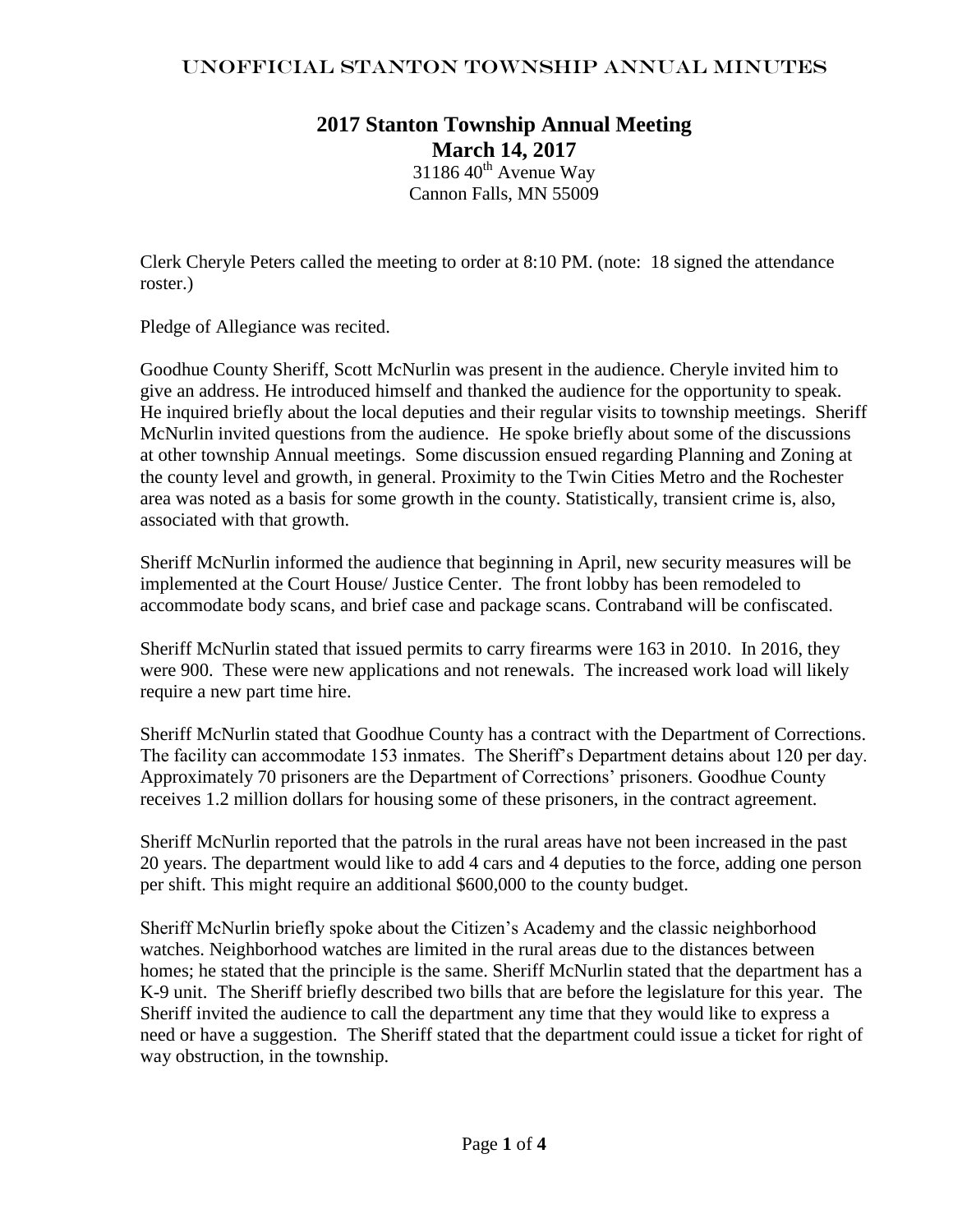## unOfficial Stanton Township Annual Minutes

The clerk called for nominations for a moderator for the evening's meeting. Bob Benson nominated Dave Garner. Gary Spielman seconded the motion. The motion passed.

#### **Minutes of 2016 Annual Meeting**

Clerk Cheryle Peters read the minutes from the previous Annual Meeting, 2016. Dave Pederson made a motion to approve the minutes of 2016. Steve Emery seconded the motion. The motion passed.

Dave Garner called for a motion to suspend reading of the details of "Checks and Deposits." Jeff Harty made a motion to suspend the reading of the details of "Checks and Deposits." Chuck Redemacher seconded the motion. The motion passed.

#### **Road Report for the Year of 2016**

Bob Benson, Board Chair offered the report. Chairman Benson began with the expenses: gravel was \$57,000; seal coating was \$18,700; the amount remaining in the Penfield Fund, \$6,556.08, was spent in that area for crack sealing. Equipment repairs were \$13,588.00, mostly for repairs on the mower. Chloride payments were \$13,175 less reimbursements totaling \$3504.00, a net of \$9,671. Tree trimming work was noted. Chairman Benson called for questions. Steve Emery asked if more spraying might be done. It was noted that Poison Ivy and Wild Parsnip is still prevalent in the ditches. Jeff Harty noted that the chloride treatment on  $57<sup>th</sup>$  Avenue seemed to be thinly applied. Bob Benson replied that the township ordered the same application as in years past. Jeff Harty asked if the township might use some county bituminous reclamation products on  $57<sup>th</sup>$  Avenue. He stated that  $57<sup>th</sup>$  Avenue is affected negatively by Anderson Rock and Lime, Inc. Jack Schlichting inquired about snowmobile travel in the rights of way. Bob Benson affirmed that the state does allow for such travel. Dave Pederson made a motion to approve the Road Report. Ken Burns seconded the motion. The motion passed.

#### **Reading of the Board of Audit Report for the year of 2016**

Two different financial reports were reviewed. The mandated CTAS report Schedule 1 was read aloud. The reading of Schedule 9 was suspended. The Treasurer's Report was posted on the bulletin board and was available in copy. Three questions were asked of the report. Gary Spielman asked where the \$11, 633.96 shown as a "transfer in,"for the Building Fund, originated. Cheryle deferred to Mary. Chuck Rademacher asked if it cost \$23,769.42 to maintain the "Purchase of Investments" shown. Rob Tate asked for the amount in the checking account. Chuck Rademacher asked where the Building Fund account was located. Mary informed him that the account was located at Merchants Bank. Garner informed the audience that Mary had been on the job for only two months. Dave assured the audience that some research would be done and the electorate informed. Gary Spielman encouraged the board to provide generously for trainings when available. Dave Garner noted that the township had been graced to find someone willing to accept the appointment in a late term vacancy situation.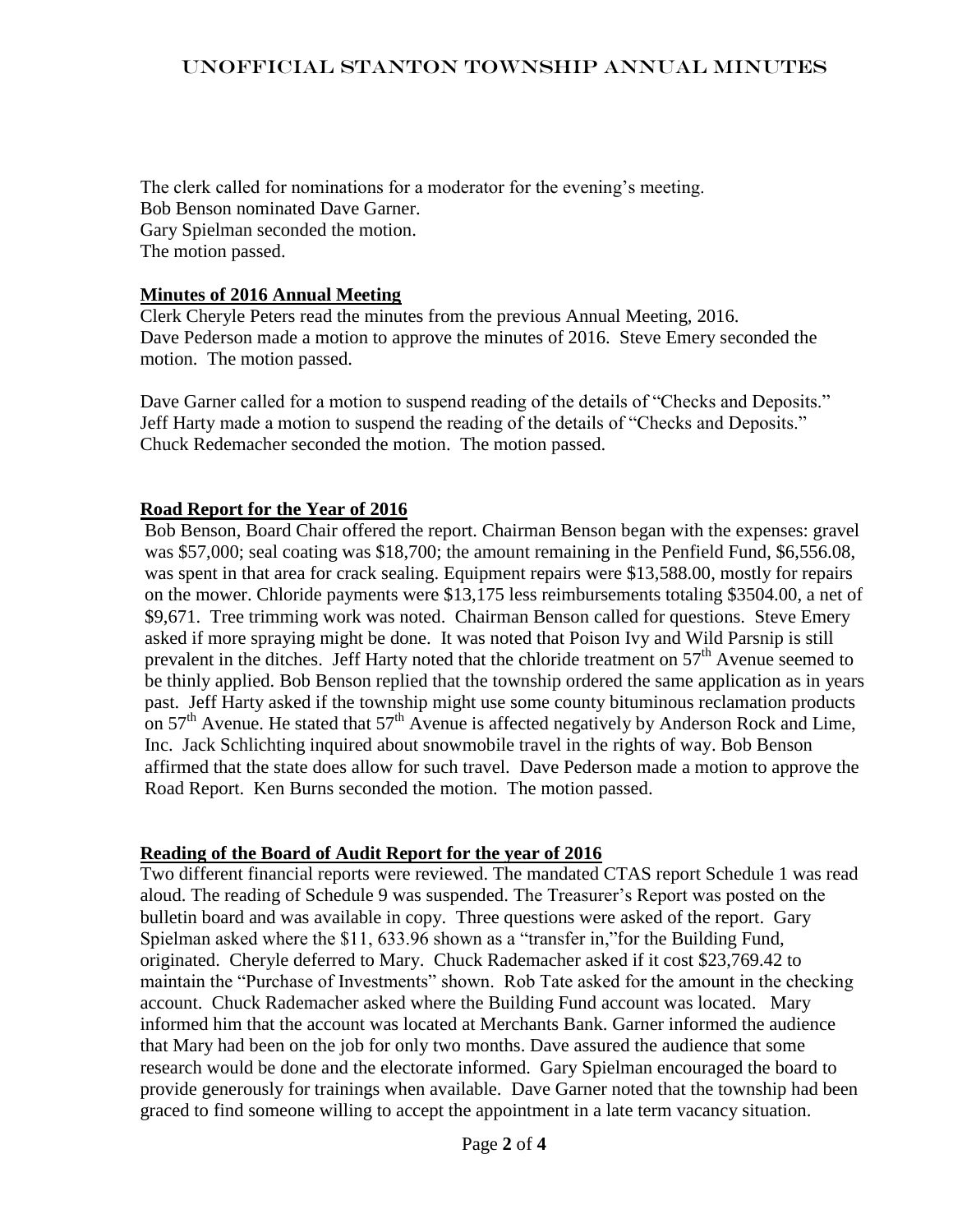## **Questions: Interaction Between Board and Citizens**

Jack Schlichting complimented the voting signs that have been placed for direction to the polling place in Stanton Township. He, also, noted the lighting of the flag.

**Building Project Report** Ken Burns gave a brief history of the project and the Building Committee, giving the 2015 voter approved amount of \$200,000, located on the new town hall site. Several meetings were held and equipment was inventoried. An architect donated his time and offered some professional drawings for the township's use. Bids were requested in September, as drawn, with no bids submitted. Bids were requested in February, as drawn, with one bid submitted, \$478,000. Both requests were for the machine shed and salt shed combined. Ken reported that the Building Committee had met and discussed a scaled back building with dimensions of 60 by 55 deep. He stated that Doug Morem of Goodhue County will attend the next town board meeting to consult the township regarding building code and costs. Several budget options and information were offered. Some discussion ensued regarding cost. Steve Emery suggested contracting for all road work and not using township equipment or shelter. Some discussion ensued regarding township control of contracted road services. Jack Schlichting suggested sharing a facility with another township. Ken invited participation in the building committee process. He stated that the next meeting would take place February  $21<sup>st</sup>$  at about 7:45pm, at the town hall. Dave Garner suggested a \$300,000 limit with no financing. Danny Lundell made a motion to initiate the project with a \$300,000 cap, no financing. Costs reduced when judged to be prudent. Chuck Rademacher seconded the motion. The motion passed 7-5.

#### **Proposed Levy- For the Year 2018:**

Board Treasurer, Mary Lundell, summarized some of the major expenses, receipts and the surprises. Ken Burns made a motion to levy \$40,000 for the General Fund. Rob Tate seconded the motion. The motion passed. Bob Benson made a motion to levy \$130,000 in the Road and Bridge Fund. Dave Pederson seconded the motion to levy \$130,000 in the Road and Bridge Fund. The motion passed. Ken Burns made a motion to levy \$10,000 for the Heavy Equipment Replacement Fund. Jack Schlichting seconded the motion. The motion passed. Jack Schlichting made a motion to levy \$32,000 for the Fire Fund. Ken Burns seconded the motion. The motion passed. Dave Pederson made a motion to levy \$28,000 for the Building Fund. Bob Benson seconded the motion. The motion passed. Mary summarized the total 2018 Stanton Township Levy as \$240,000; no net change in the total.

Jack Schlichting made a motion to appoint the Beacon as the official newspaper. Ken Burns seconded the motion. The motion passed.

Jack Schlichting made a motion to appoint the town hall as the official posting place. Ken Burns seconded the motion. The motion passed.

Jack Schlichting made a motion to approve the next Annual Town Meeting, 8:10, at the town hall, March 13<sup>th</sup>, 2018. Ken Burns seconded the motion. The motion passed.